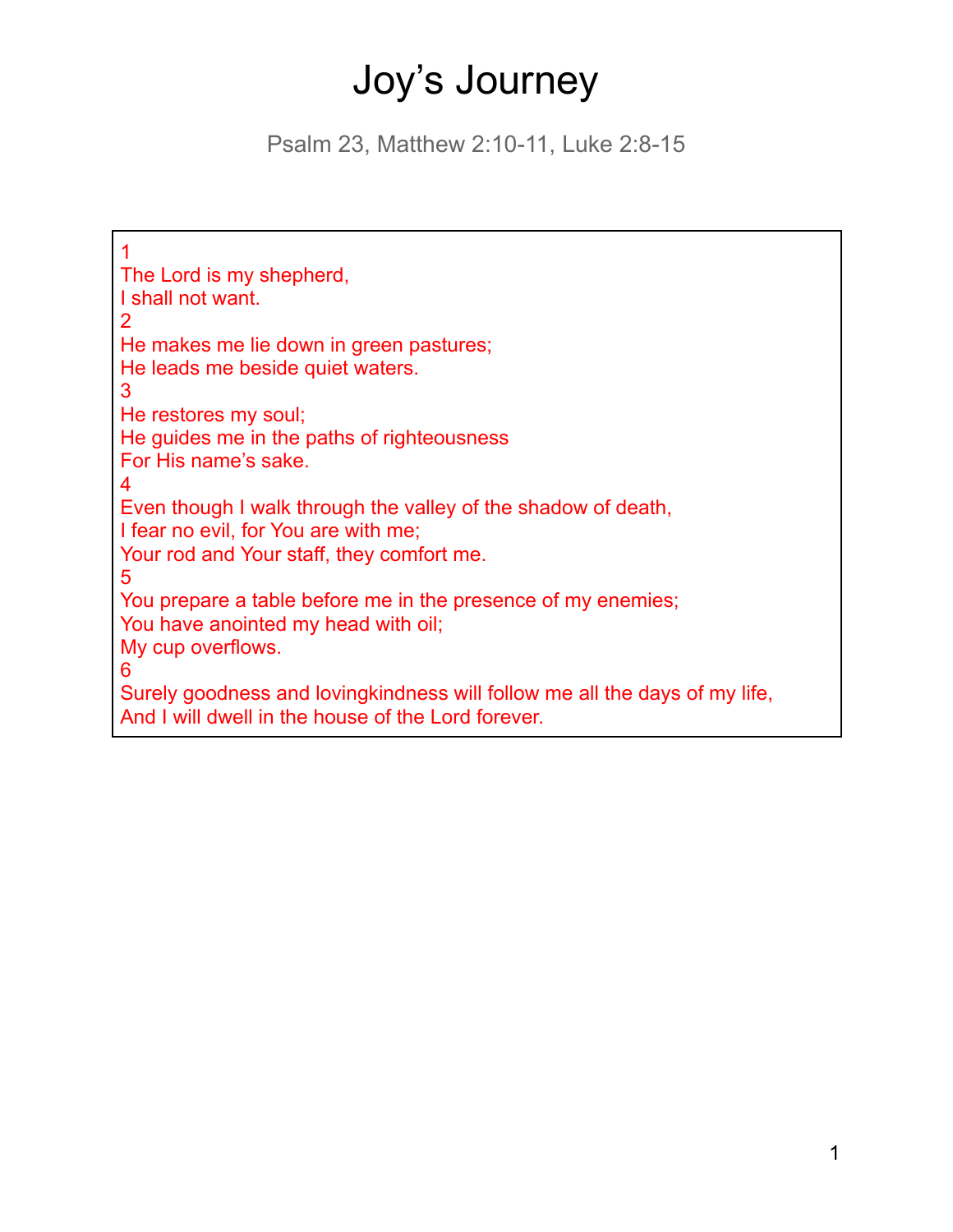## Joy's Journey

Psalm 23:1-6

**Introduction** 

Section 1: Joy's Foundation (v. 1)

Section 2: Joy's Direction (v. 2-3)

Section 3: Joy's Location (v. 4-5)

Section 4: Joy's Promise (v. 6)

**Conclusion** 

#### **Discussion Questions**

- 1. The world describes joy as "a feeling of great happiness." How would you describe joy after this week's sermon?
- 2. Explain a season of life when despair darkened your life. What did it feel like? What did you learn?
- 3. What proof do we have that our eternal joy will be protected and preserved forever? Hint: Read Romans 8:31-39.

**One Thing:** Every time you come across a worldly promise of joy this week, remind yourself of God's promise of true joy.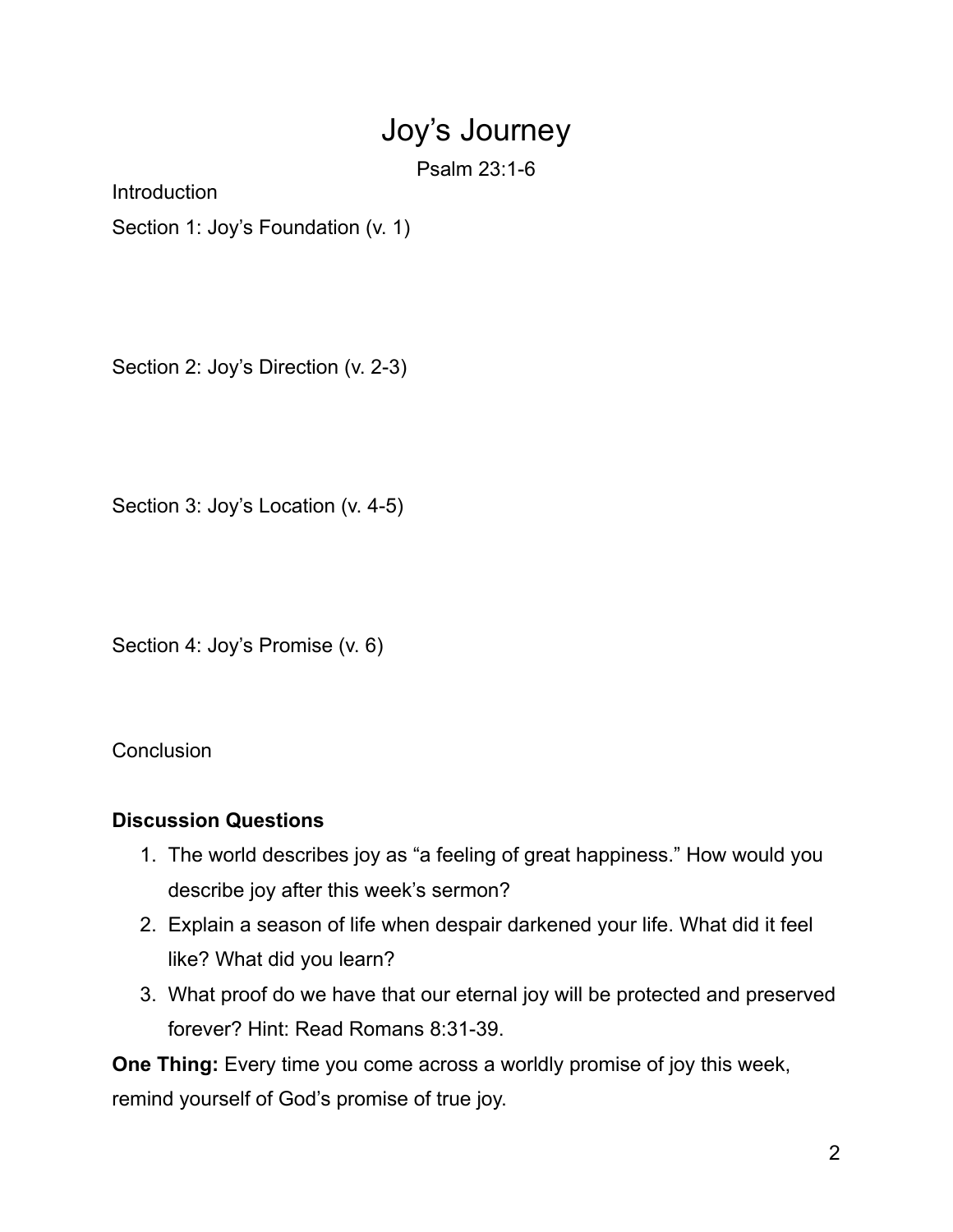## **Introduction**

As we come to the third advent, we come to the intriguing word of Joy.

In the first week of advent, we saw the hope proclaimed from ancient prophets through the inspiration of the Holy Spirit and we find encouragement in the fulfillment of Christ's first advent which gives strength to our hope and assurance of His second advent.

With peace, we recognize a world with no peace. War, discontentment, agony, searching, fear. One of the greatest needs in our world today is peace yet no matter how many U.N. resolutions, peace keeping missions and interventions, we fail to find peace.

With each of these previous two advents it has become drastically clear that without Christ being born in a manger, living a sinless life, dying for the atonement of our sins and raising again on the third day, conquering sin and death, there is no hope and there is no peace.

Jesus Christ, the author and perfecter of our faith, our Shepherd, is the only hope and the only peace.

And so it stands to reason as we come to the third advent, the advent of Joy, that Jesus is just as foundational to Joy as he is in Hope and Peace.

This is why we celebrate the advent of Joy. Without the coming of Christ, there would be no joy.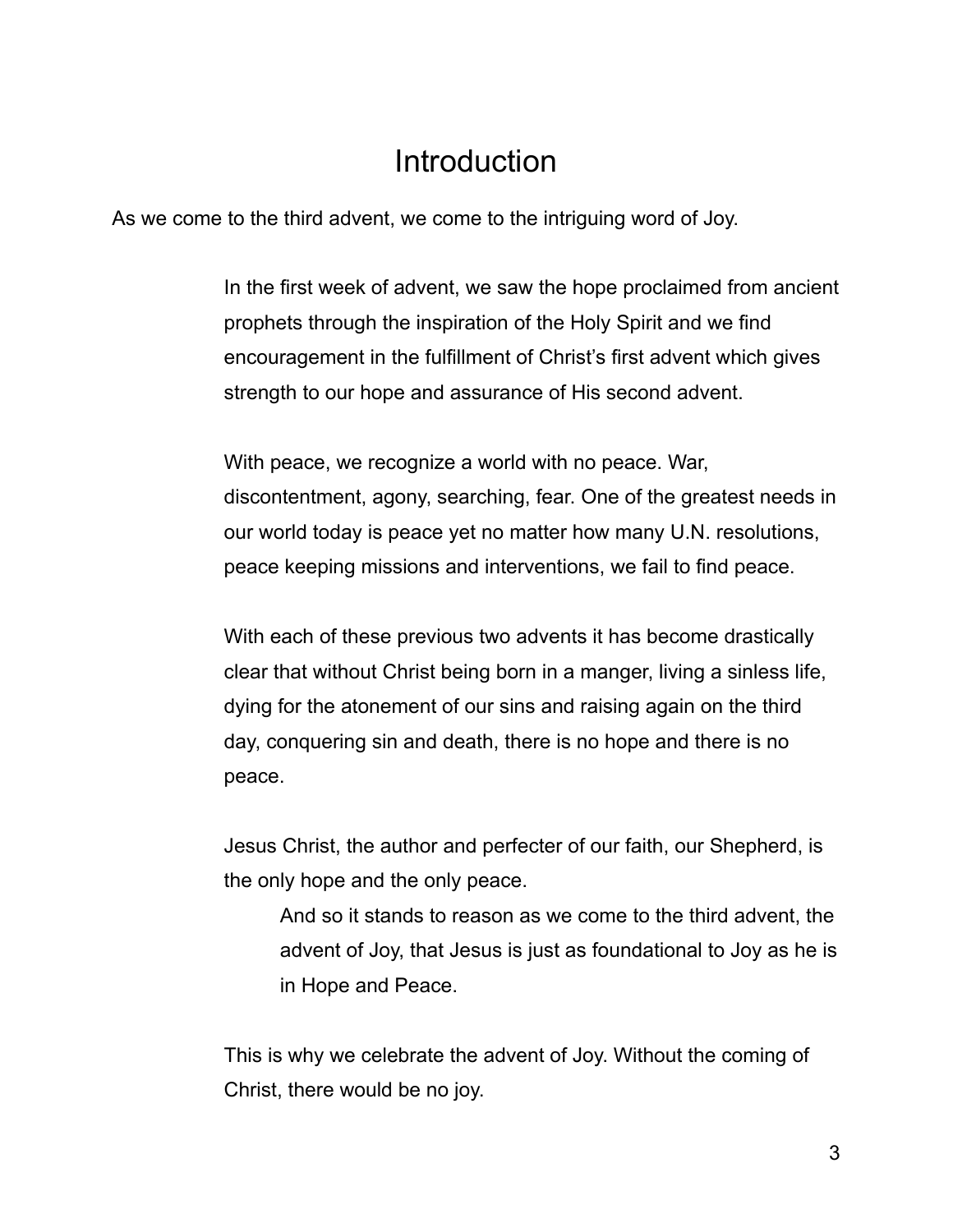#### Image

Why is joy so important?

We get peace. Peace is tangible. Why Joy?

Because whether we know it or not, we are all seeking joy.

*"All that we call human history - money, poverty, ambition, war, prostitution, classes, empires, slavery - is the long terrible story of man trying to find something other than God which will make him happy." <sup>1</sup>* C.S. Lewis

> I read a book earlier this week which made the distinction between two types of atheism.

First: Intellectual Atheism.

Intellectual atheism is the denial of God's existence.

However, there is a second type of atheism that is plaguing, not only our world, but our churches as well.

Second: Affectional Atheism.

Affectional atheism is the act of refusing to believe God is the object of our greatest and most enduring joy.

<sup>1</sup> C.S. Lewis, Mere Christianity (New York: HarperCollins, 2001), 49.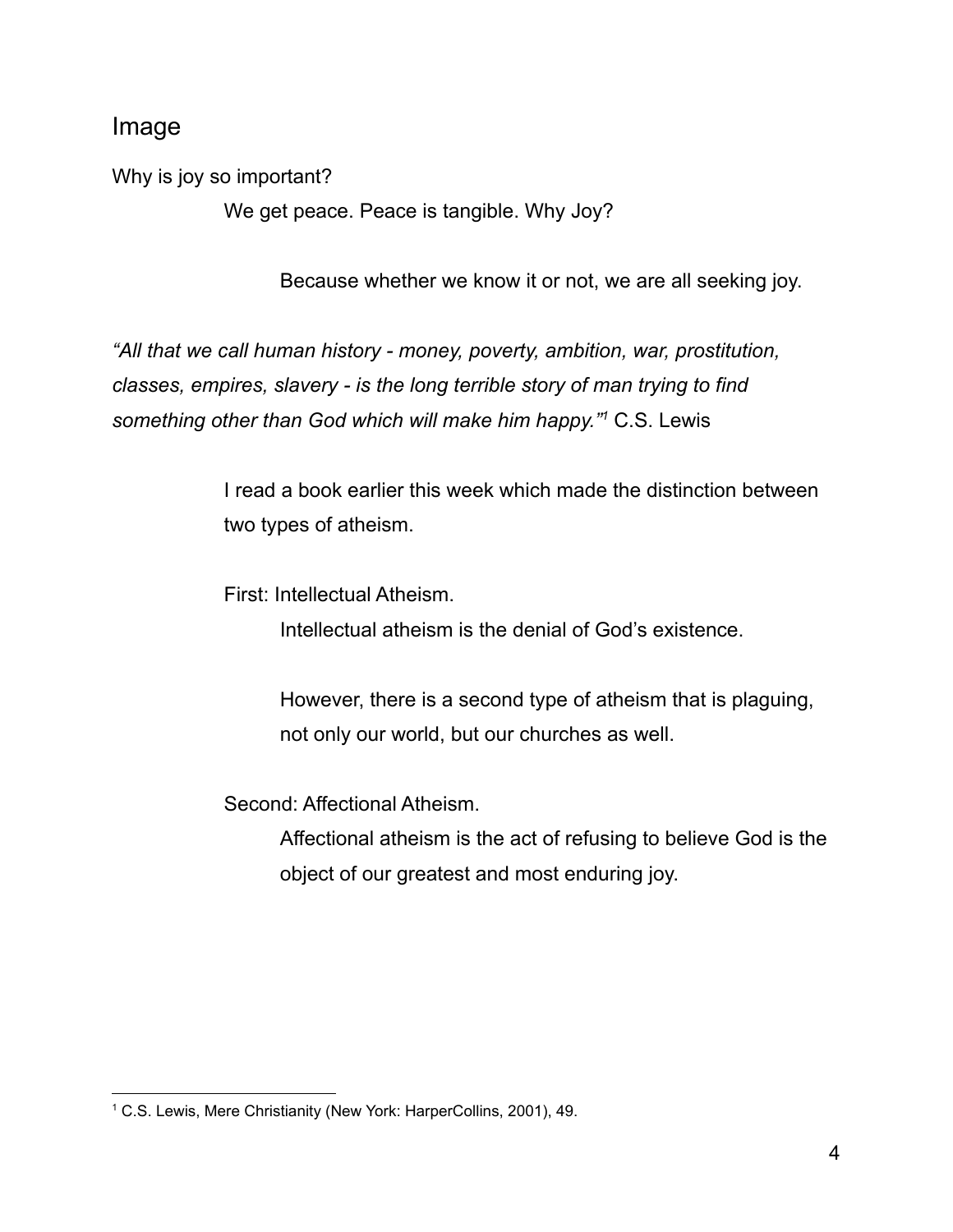Very secular economist and author John Fullerton said this:

*"We're all trapped in this system hustling for more money to buy more stuff that we know doesn't give us happiness in order to impress people who we don't really even like… it's kind of insane." <sup>2</sup>* John Fullerton

> As C.S. Lewis so clearly articulated; all throughout history - humans are chasing something.

## **Transition**

In just a moment, we're going to open our Bibles to Psalm 23.

You may be thinking… aren't we supposed to be talking about Jesus? I mean it's advent…

Psalm 23 isn't very advent, is it?

There isn't much Christmas happening in Psalm 23.

And I would say you're right, but there is a lot of joy happening.

As I was trying to decide upon which passage to bring to you this morning on the topic of joy, I couldn't get past the first verse of this familiar Psalm.

The Lord is my shepherd, I shall not want.

<sup>2</sup> https://www.youtube.com/watch?v=8ddGv4Ewdsk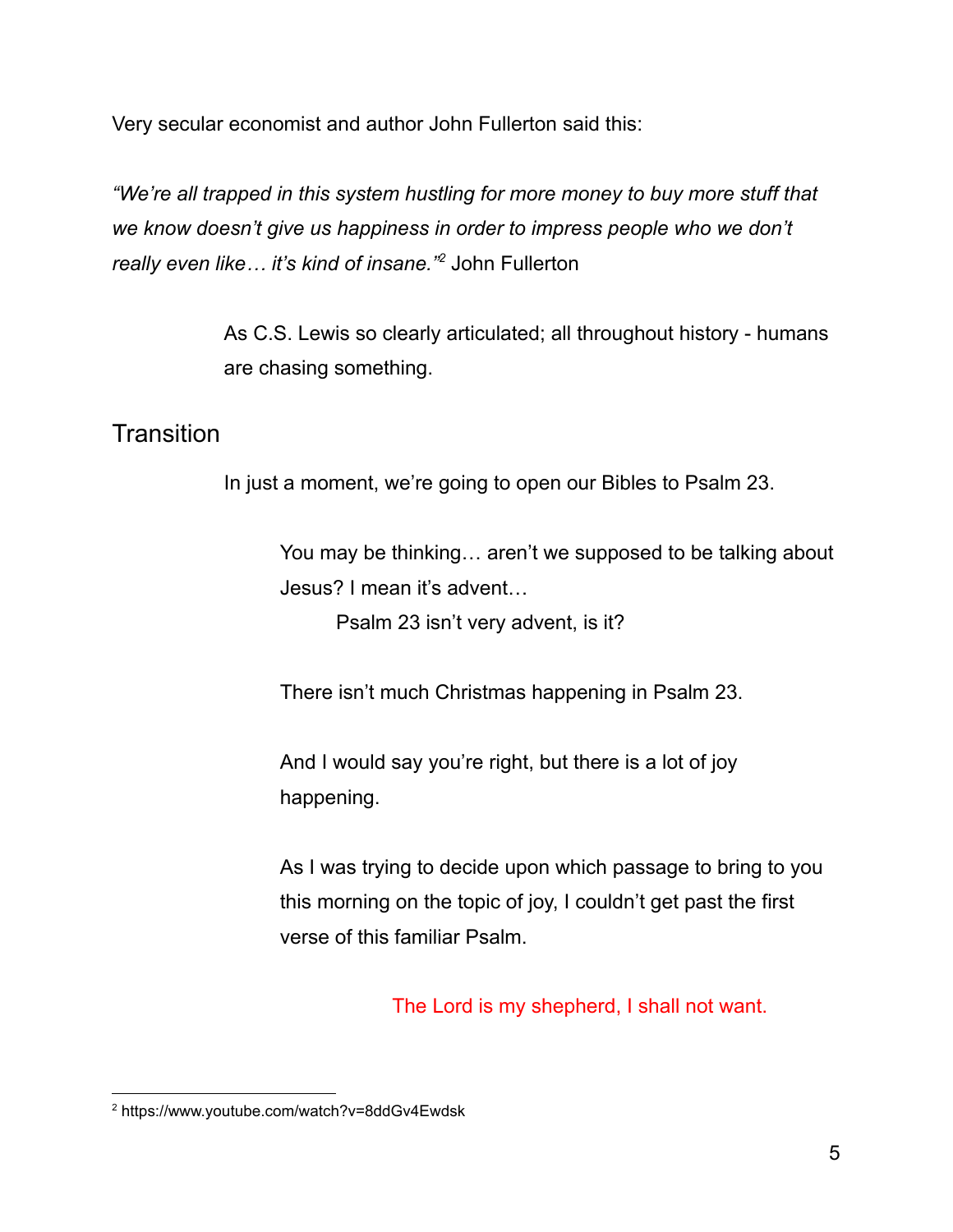#### Image

As I look at our world today, I see a world that is increasingly less and less satisfied.

We aren't satisfied with our car, our cell phone, our spouse... our gender.

We continue to look for something that will make us happy. Something that will satisfy us…

Care for us and provide us peace, rest, hope or even joy.

I don't think John Fullerton misrepresents humankind when he says:

*"We're all trapped in this system hustling for more money to buy more stuff that we know doesn't give us happiness in order to impress people who we don't really even like… it's kind of insane."*

Our world sees the problem, but our world only provides the same solution over and over again that never works… "It's kind of insane."

This is why we celebrate this third week of advent. Because God provides a solution for this longing of our hearts.

This solution isn't wealth, fame or comfort… it's a person and in this person we can be deeply satisfied.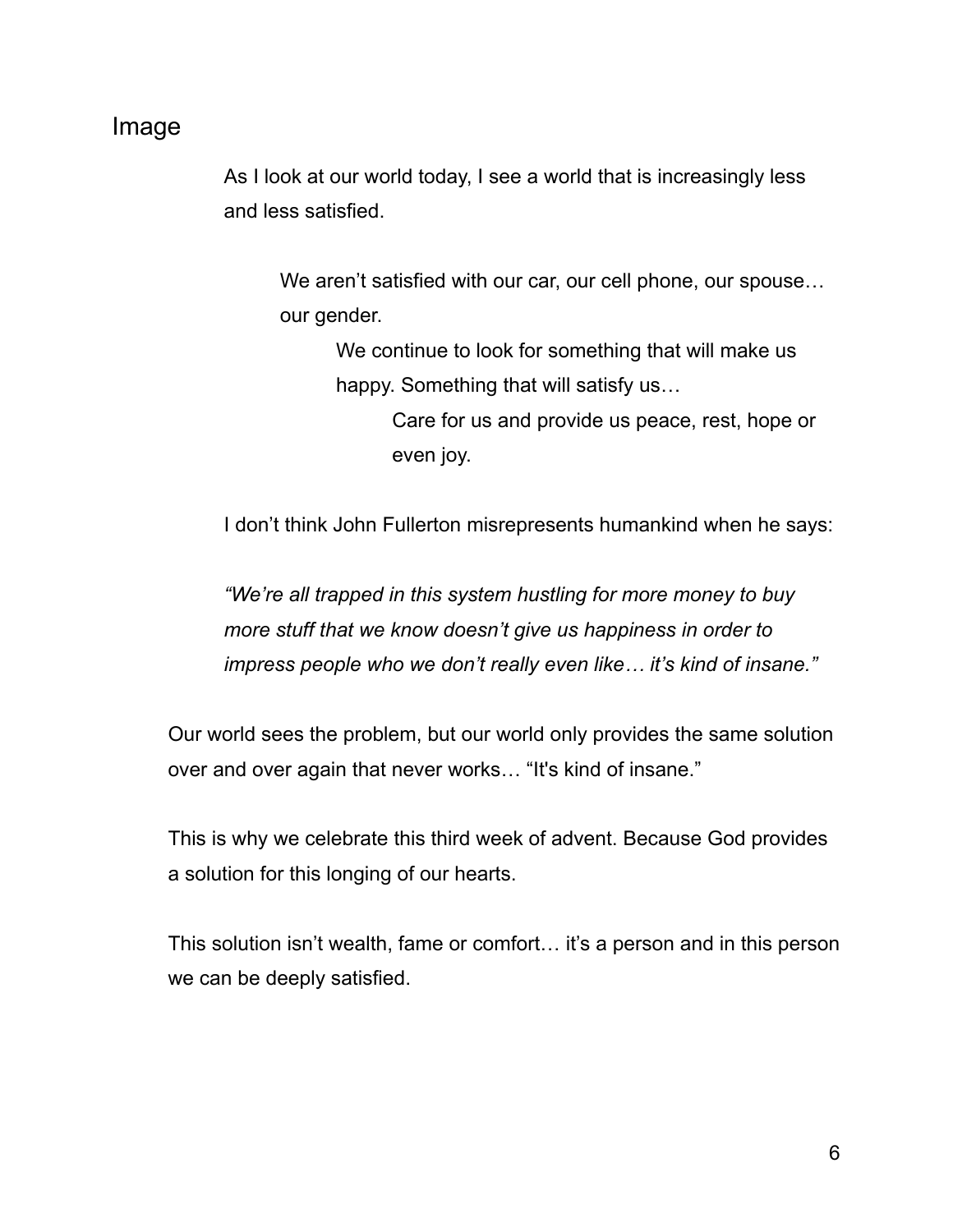## **Transition**

With this, we come to Psalm 23.

Before we begin, there are two mistakes often made in our minds when we read Psalm 23.

**First:** Often, we think of Psalm 23 written by a shepherd boy named David who is lounging in a green pasture under a tree gazing out across a herd of sheep who are grazing aimlessly to their heart's content.

While this makes a nice instagram post, it is far more likely that David wrote this Psalm later in his life. Some even speculate that David wrote this during one of the darkest moments of his life during the rebellion of his son, Absalom. $3$ 

**Second:** We often make the mistake of not coming to this Psalm unless it is a time of loss in our lives or a time of grieving.

> Certainly, this Psalms addresses grieving and it gives hope to those facing eternity.

> > However, this Psalm is for us "all the days of our lives," not just in death.

This Psalm isn't just cute for children to memorize, this Psalm is for mature Christians who are facing the extreme circumstances of life.

<sup>3</sup> 2 Sam. 13-19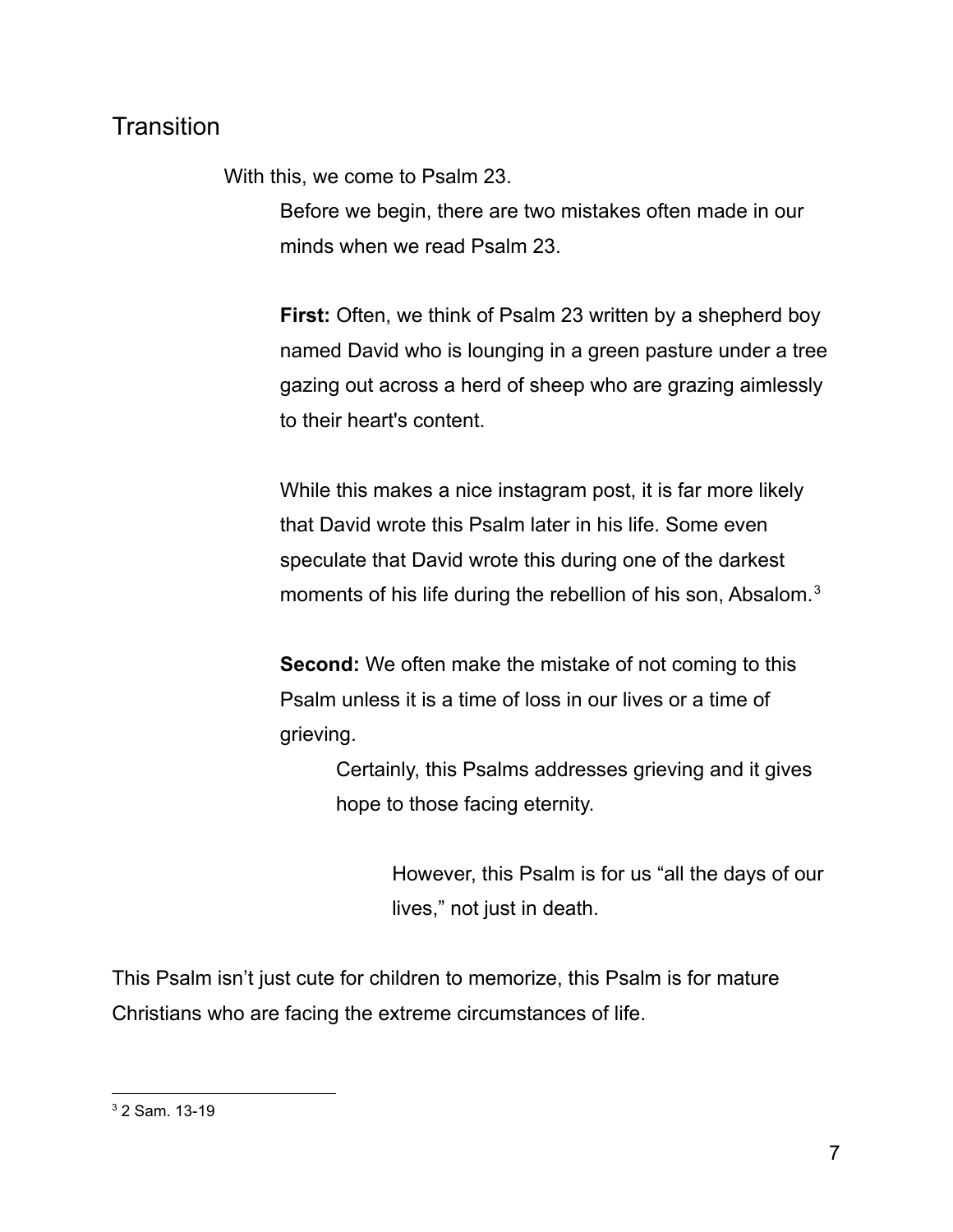## Section 1: Joy's Foundation (v. 1)

1 The Lord is my shepherd, I shall not want.

#### Summary

Joy is finding full satisfaction in God.

#### Image

God is referred to as shepherd all throughout Scripture. It first begins in Genesis 48:15 when Jacob is blessing Joseph and continues all throughout the Bible.

Jesus Himself is referred to as the shepherd of the people Israel when the Wise Men recite Micah 5:2 to Herod as they searched for young Jesus.

"And you, O Bethlehem, in the land of Judah, are by no means least among the rulers of Judah; for from you shall come a ruler who will shepherd my people Israel." Matthew 2:6/Micah 5:2 ESV.

Jesus even refers to Himself as the "Good Shepherd" in John 10:14.

The image of Shepherd carries with it an idea of provision, care, protection and guidance.

The Lord provides and protects.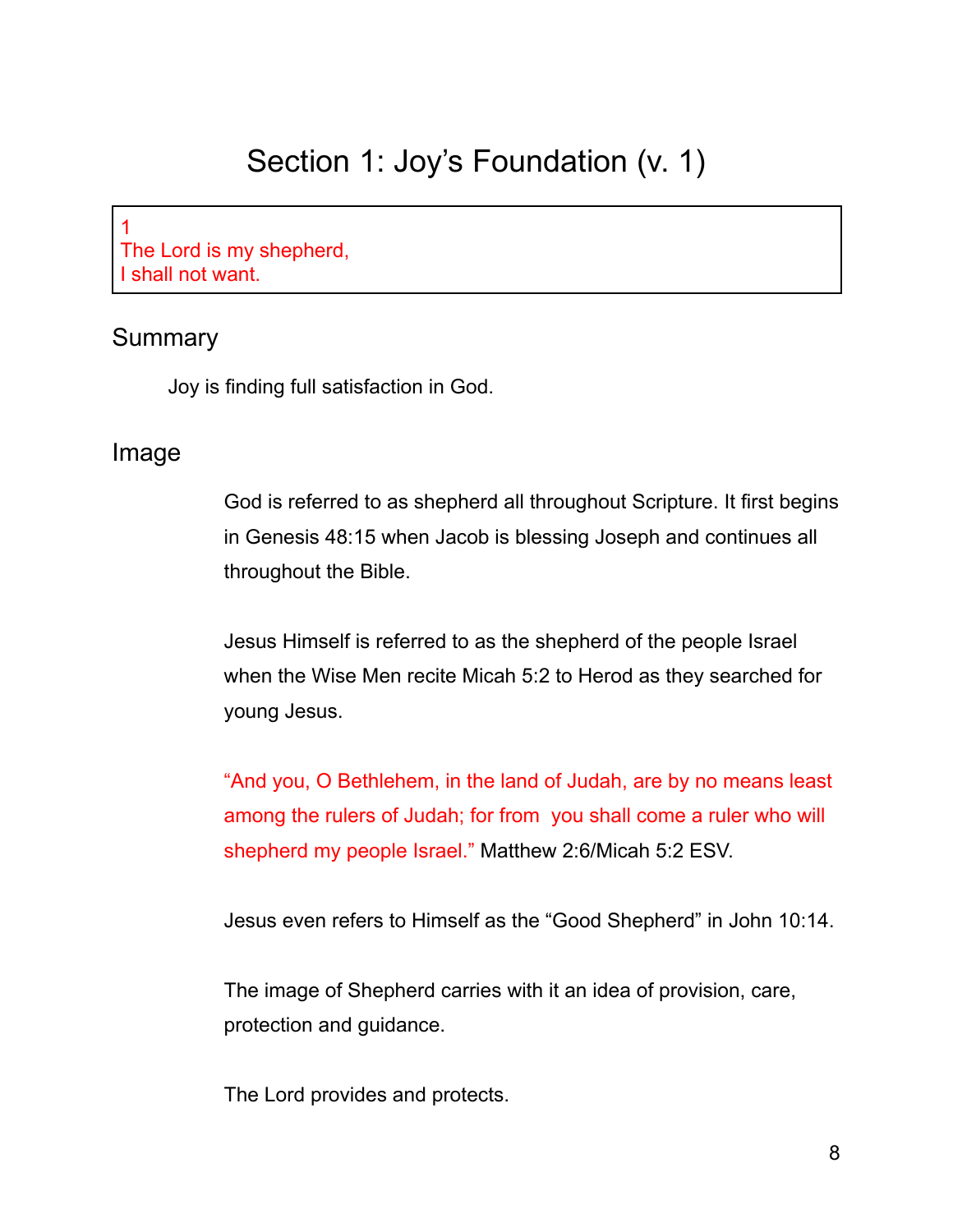## Application

The natural question then is if the Lord God, the creator of heaven and earth is about our provision and protection, then what else do we need?

This is exactly what David declares.

"I shall not want."

I shall neither now, nor at any future time want.

This makes me think of one of the most fascinating New Testament promises from Romans 8:28.

> "And we know that for those who love God all things work together for good, for those who are called according to His purpose." ESV

The Lord God provides Himself as the good Shepherd to those who are called to His name and in that provision there is nothing we need.

**True Joy is having ultimate satisfaction… And ultimate satisfaction only comes through a good shepherd.**

But remember, this satisfaction isn't always what we want, but what we need and we will see this on display here in this next section.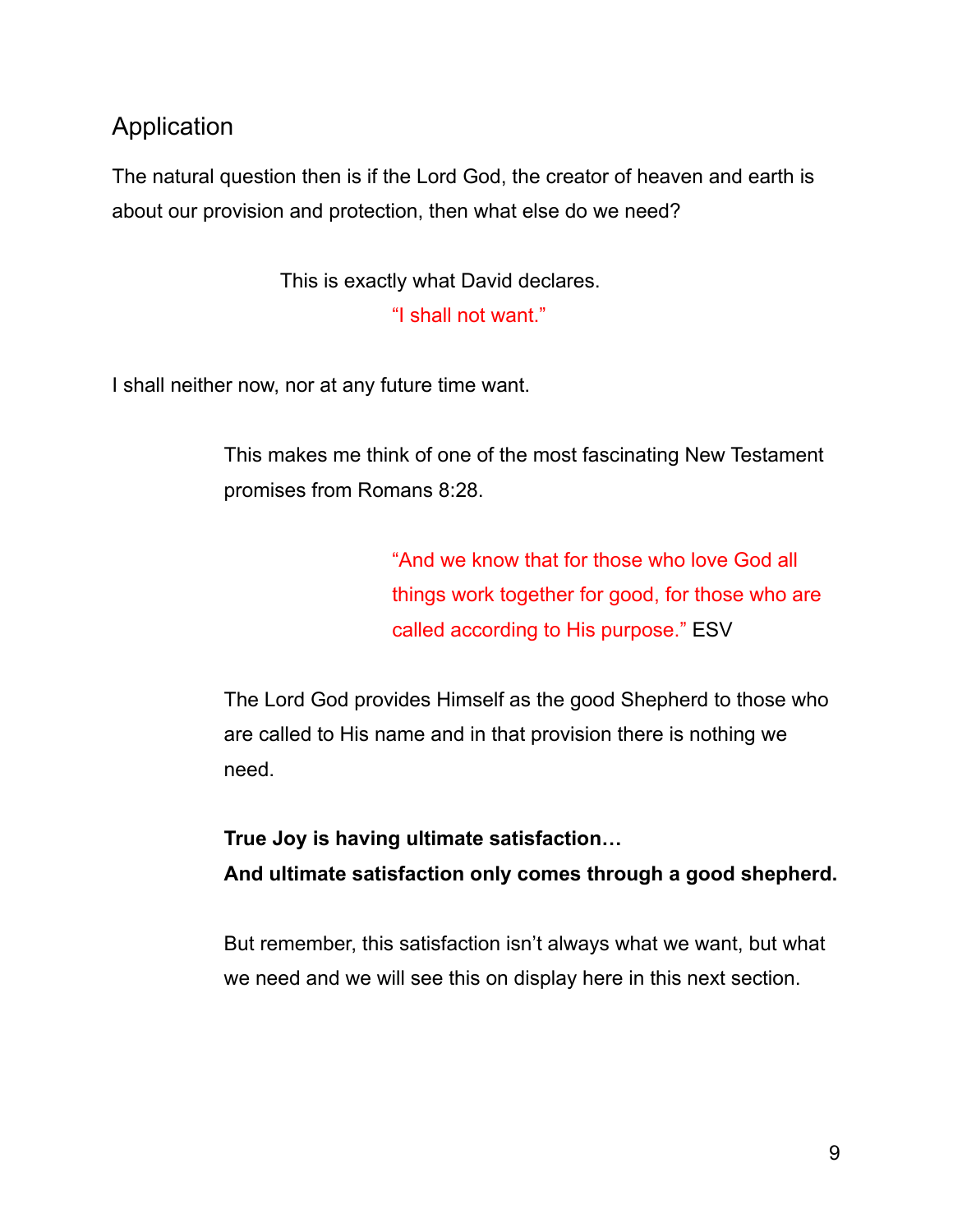## Section 2: Joy's Direction (v. 2-3)

2 He makes me lie down in green pastures; He leads me beside quiet waters. 3 He restores my soul; He guides me in the paths of righteousness For His name's sake.

#### Summary

If Joy is finding full satisfaction in God then this joy leads us where we must go for His glory.

#### Image

I love the image here. David says "He makes me lie down."

You're probably thinking… woah back this bus up. Joy isn't being told what to do.

You're wrong. Joy is being told what to do **providing** the one telling you what to do knows you and is ultimately out for what is best for you.

You see. There is only one person who knows you better than yourself.

No, it's not your mom.

It's the one who made you!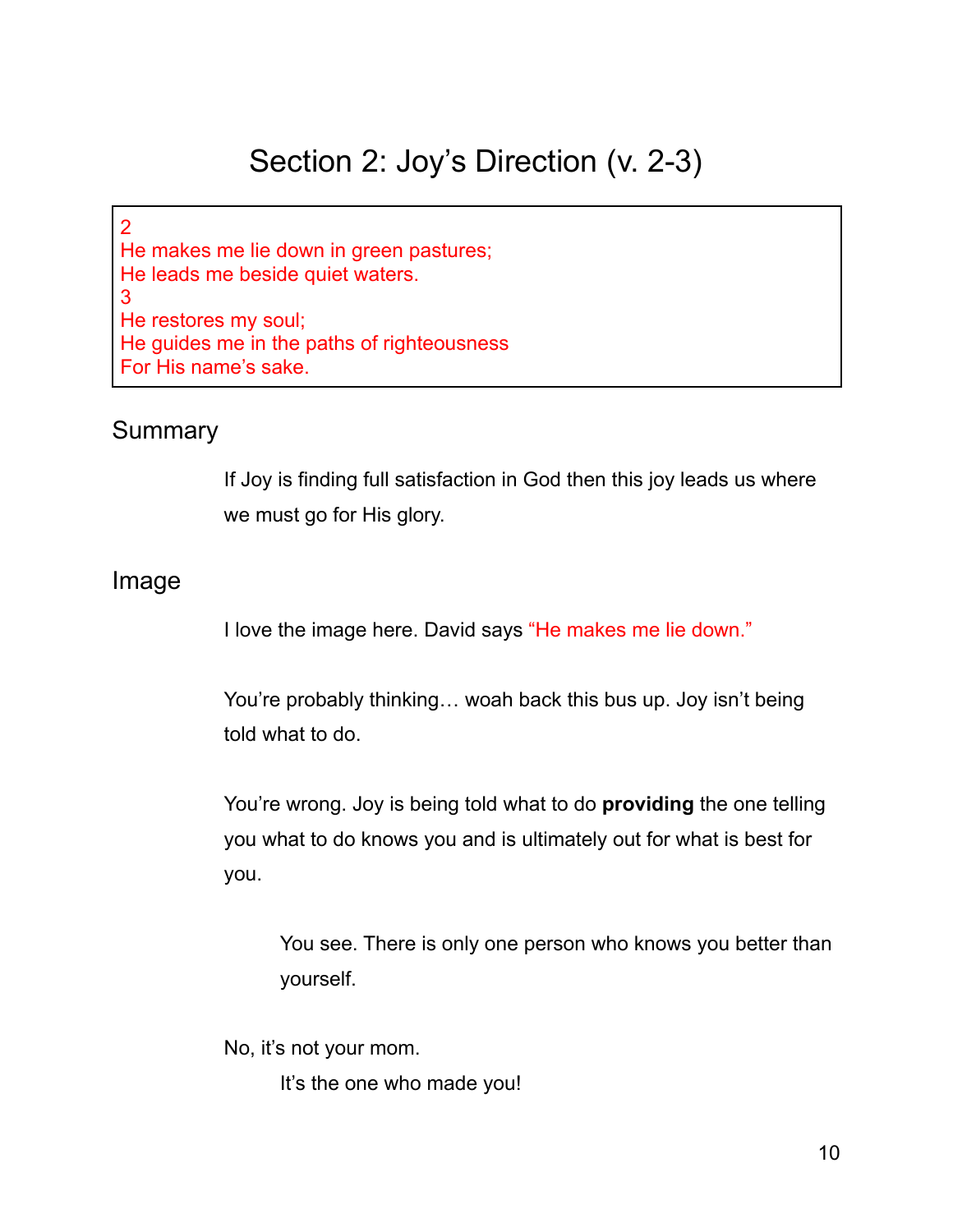God knows you more intimately than you will ever know yourself. That is why we wear ourselves out trying to find satisfaction in everything surrounding us and only end up wanting more!

God knows the pasture that you need to be in and he will make you lie there. This isn't some contradiction.

> Unless for some reason you don't truly trust God as your shepherd and you're still trying to find satisfaction from somewhere else.

I love how Theologian William Plumer puts it.

*"The Lord will give them every good thing, "every good cross, every good comfort," every needed chastisement, every needed supply, all timely lessons, all good deliverances." 4*

> The shepherd knows what the sheep need and provides.

<sup>4</sup> Sudies in the Book of Psalms, William S Plumer, Pg 309.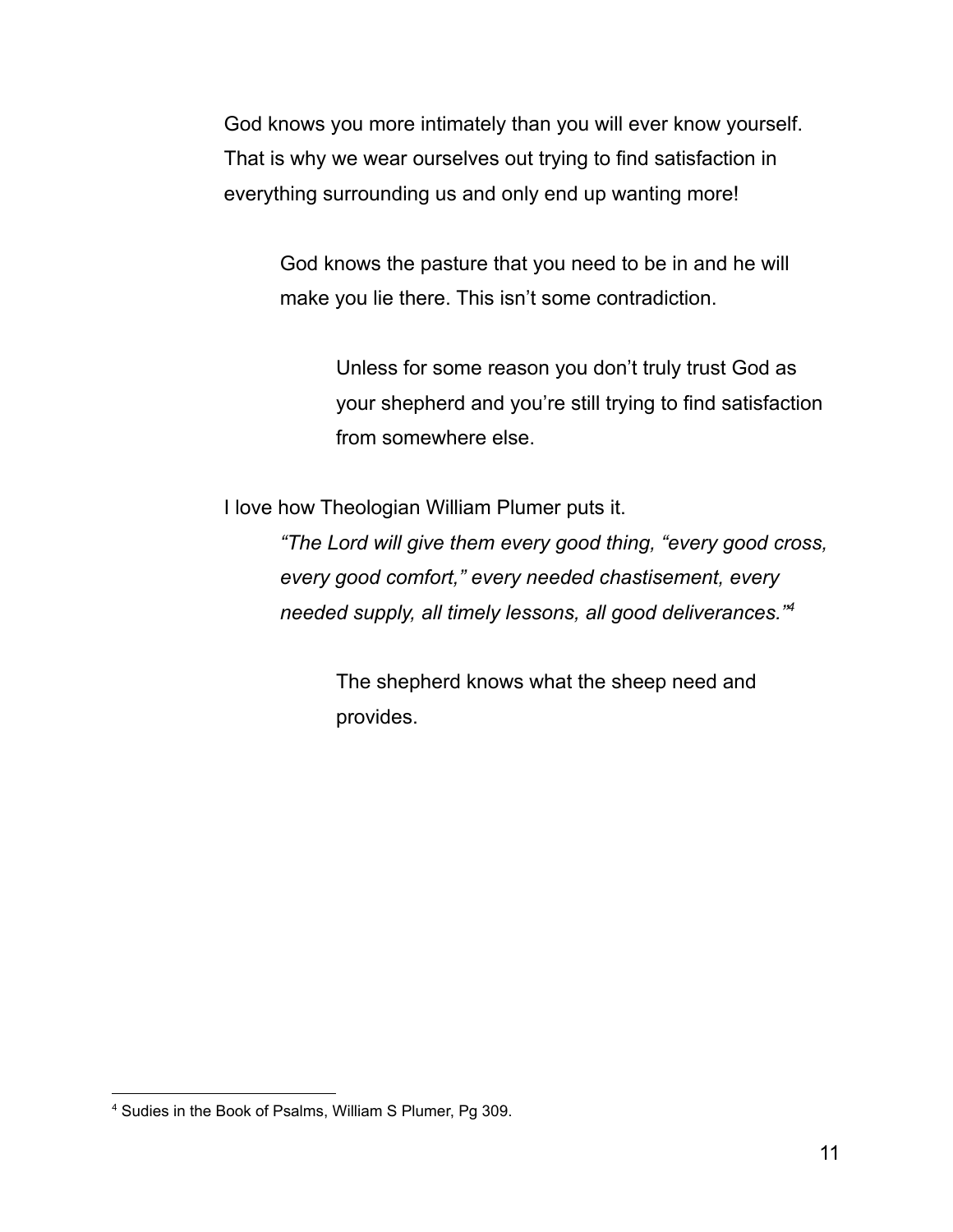#### Image

Think about these two images. Green pastures and quiet waters.

The world around these sheep is a land of deserts and of drought, which yields nothing to satisfy them.

I didn't understand the importance of these images until I moved out west. In Iowa, there is more lush than we know what to do with.

> Pastures are green, no big deal. There is water in nearly every cooley, no big deal.

You drive across Wyoming… and you start to wonder if there will ever be green again.

I can only imagine what the settlers crossing this land on the way to Oregon thought.

I was out by independence rock a few years ago and I remember reading about the amount of contamination and cholera along the trail that was causing people to get sick from drinking the water anywhere close to the trail.

> They saw plenty of water but only the pure water was safe to consume. The sad thing is that thousands of travelers died before they knew that the water was no good.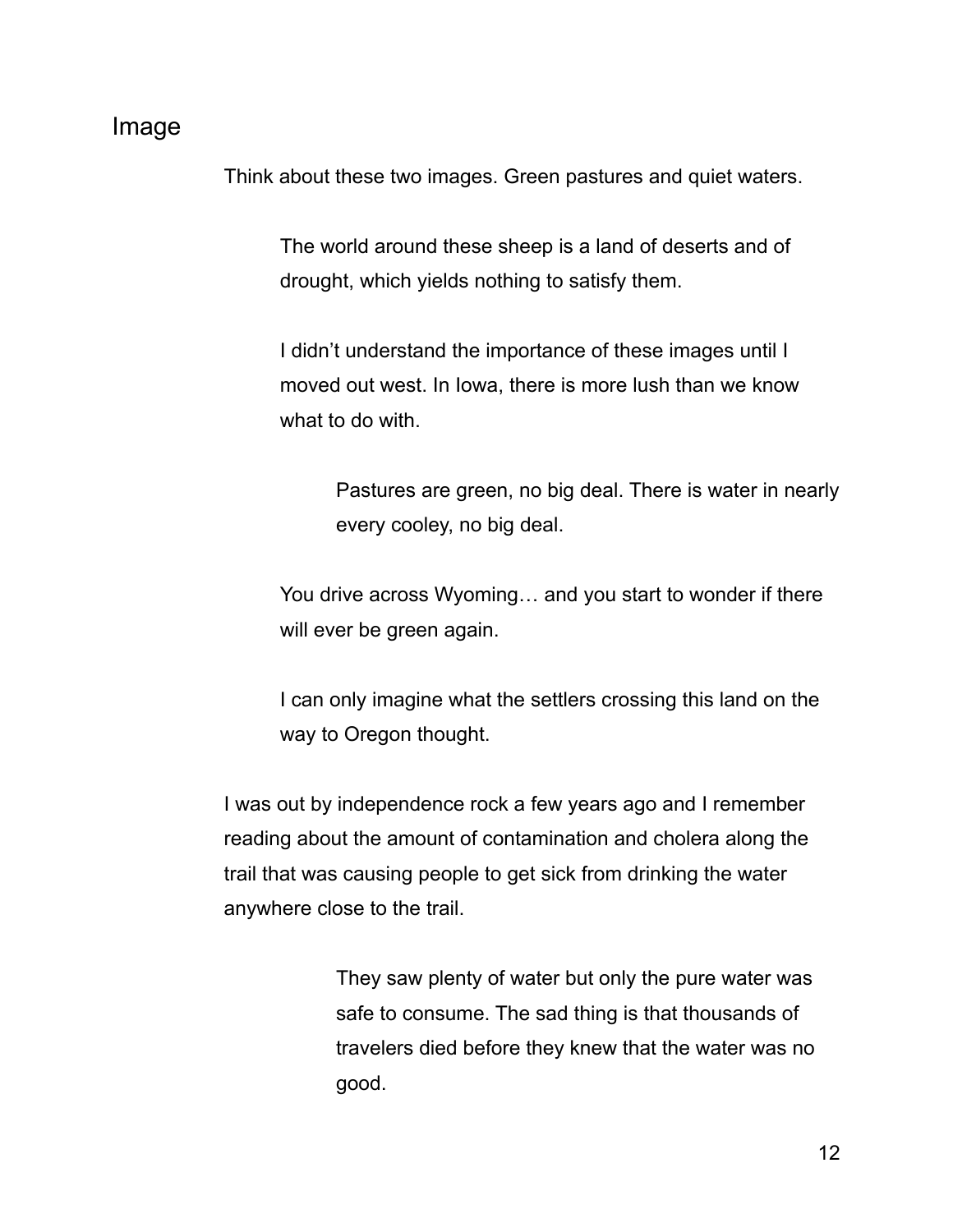Our world is a barren wasteland of broken promises and shattered dreams. We are surrounded only by disappointment and anguish and danger just like the settlers on the Oregon trail and just like sheep in a desert.

#### Application

There is but one shepherd whose resources are not of this world and can provide the rest and provision that we desperately need.

"He will tend his flock like a shepherd; he will gather the lambs in his arms; he will carry them in his bosom, and gently lead those that are with young." Isaiah 40:11

### **Transition**

He makes us lie down in green pastures and he leads us to still waters.

#### Image

Vs. 3a He restores my soul;

Sheep get sick and sheep stray into danger.

Sheep are fragile and sheep are adventerous… and yes it's okay to say sheep are dumb because they are.

The shepherd is there to draw you back and to heal your sickness.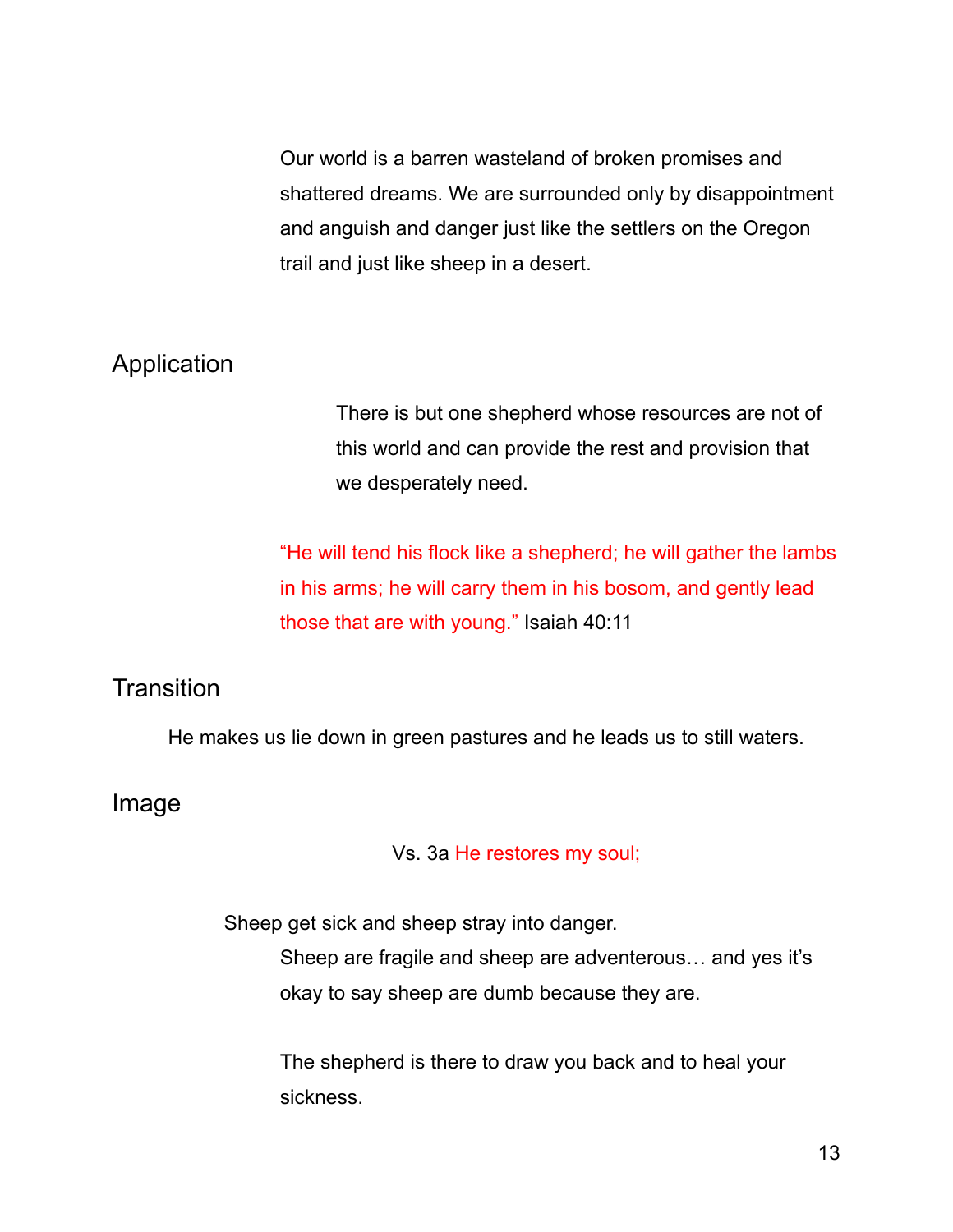### Application

Even in his perfect protection and provision, we wander. "We like sheep have gone astray…" Is 53:6

The good shepherd brings care for the injured and correction for the one astray.

So we're talking about the flock of sheep here right? Easy analogy of the body of Christ and Christ being our chief shepherd…

> Often, we unintentionally discredit the restorative work of Christ in the life of a seasoned believer.

We like to hear the stories of new believers and see new fruit, but often it is the restoration and correction of a wandering saint that carries the greatest joy.

To quote again the theologian William Plumer. *"The pain of restoration to God often exceed those of a first conversion." 5*

Truly satisfied sheep find joyful satisfaction in the provision of green pastures and quiet waters as well as the restoration of a shepherd.

<sup>5</sup> Studies in teh Book of Psalms. William S. Plumber, pg 311.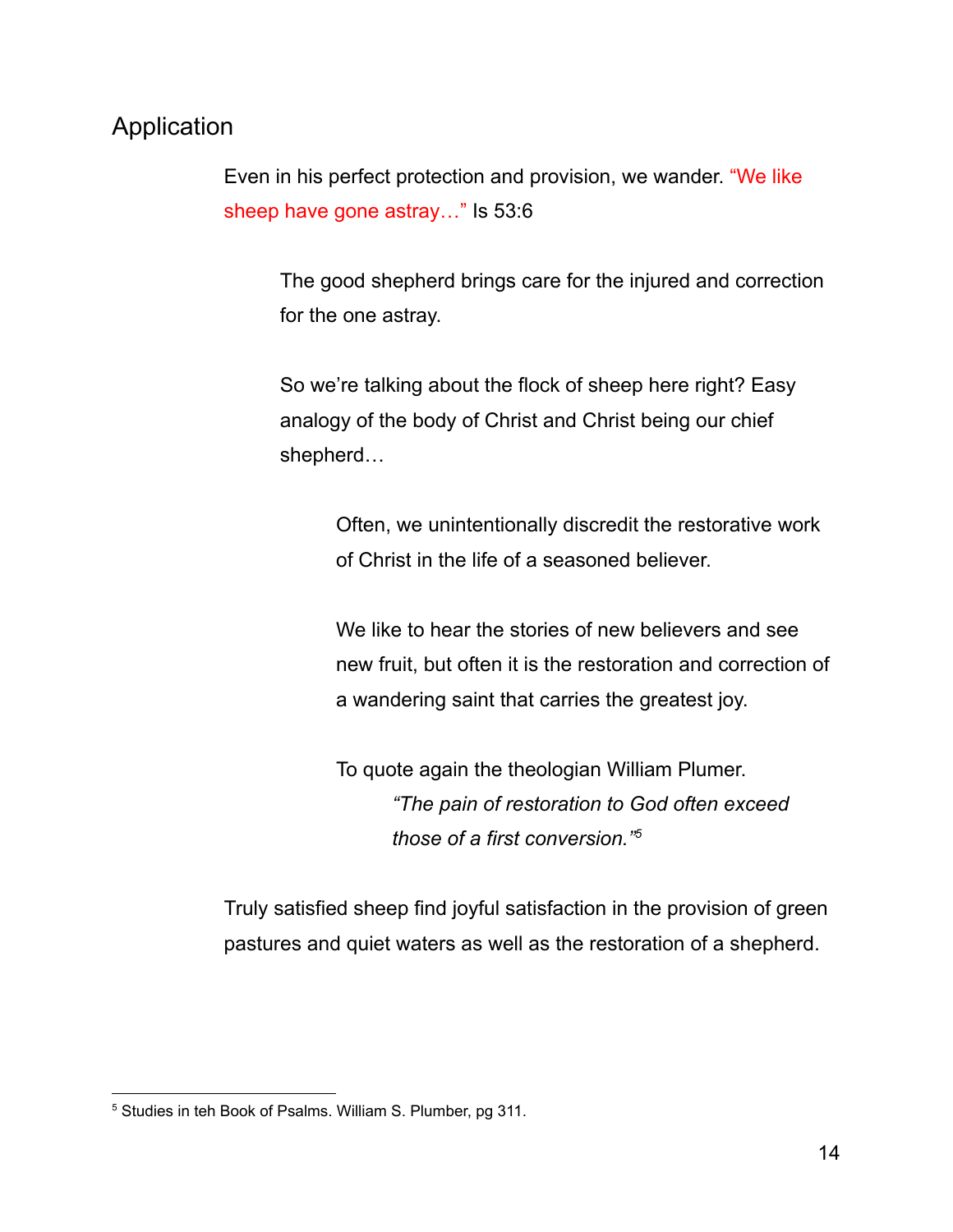#### Image

Vs. 3b He guides me in the paths of righteousness for His name's sake.

Some translate the words we see here "paths of righteousness" as "straight paths" which could lead to misinterpretation.

### Application

Those of you who have been elk hunting know that the straightest path from point A to point B is not always the best path.

> We are impatient human beings who always look for the easiest way yet God doesn't promise that. Our satisfaction isn't in the fact that we get from point A to B as quickly and efficiently as possible, but that our shepherd guides us in the best way possible.

For some of you, that is finding satisfaction in God's plan for your life right now even if it isn't what you want to be doing.

Perhaps this job is where he has you because this is the best path forward.

Maybe this issue he is working through in your life is the necessary path of righteousness. It may not be strait, but it is righteous and he is sovereign.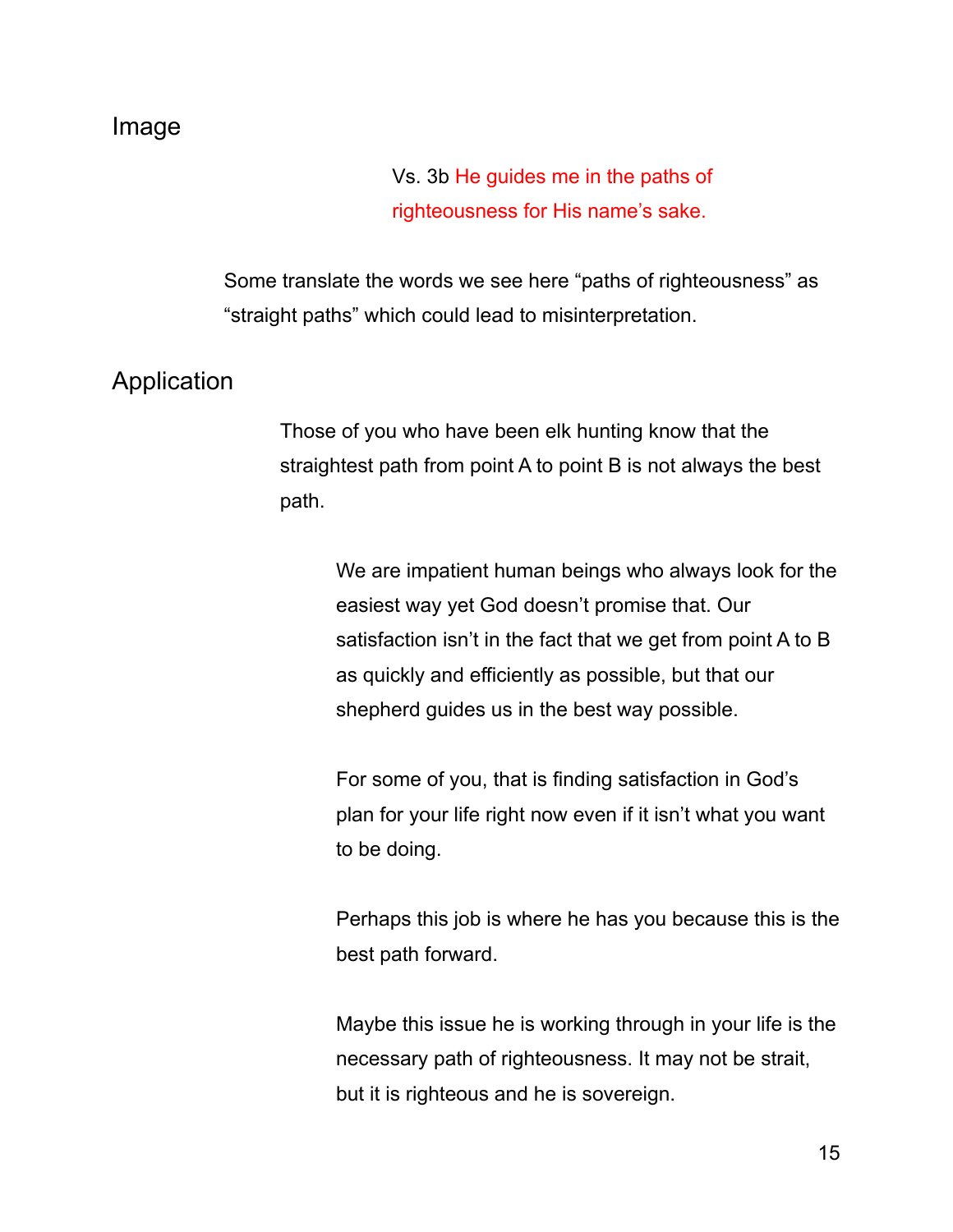## **Transition**

David culminates this section with the ending phrase "for His name's sake" as if to remind us that even though it sounds like God is really into us, it is not us who are at the center of the universe.

We find satisfaction in Jesus as our shepherd, not ultimately for our own glory but that Jesus might be glorified through us.

*"God is most glorified in us when we are most satisfied in Him."* John Piper.

> Our joy and satisfaction in Christ as shepherd is paramount for our joy.

And in this joy we find direction for His name's sake.

This is the direction that joy takes us as we follow Christ our Shepherd.

Now, let's take a look at joy's location.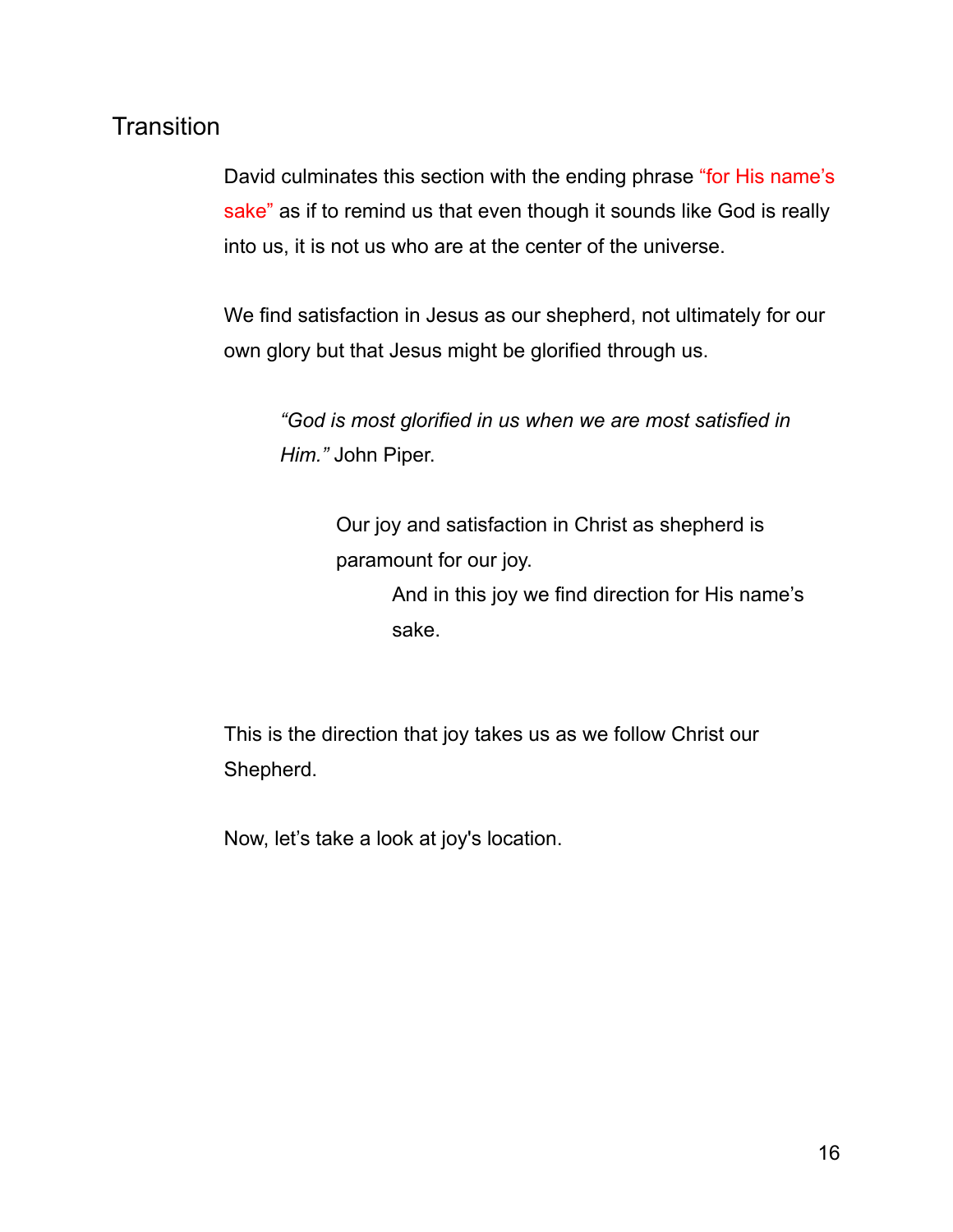## Section 3: Joy's Location (v. 4-5)

4 Even though I walk through the valley of the shadow of death, I fear no evil, for You are with me; Your rod and Your staff, they comfort me. 5 You prepare a table before me in the presence of my enemies; You have anointed my head with oil; My cup overflows.

### Summary

I'm going to contend that joy and satisfaction in our shepherd sustains us through all of life's difficulties.

#### Image

Listen, I don't know what your valley is and I don't know how long and how deep it is.

I know that some of you, like David as he wrote this, are in a deep valley right now and all you can do is cling to the side as his rod and staff guide and comfort you.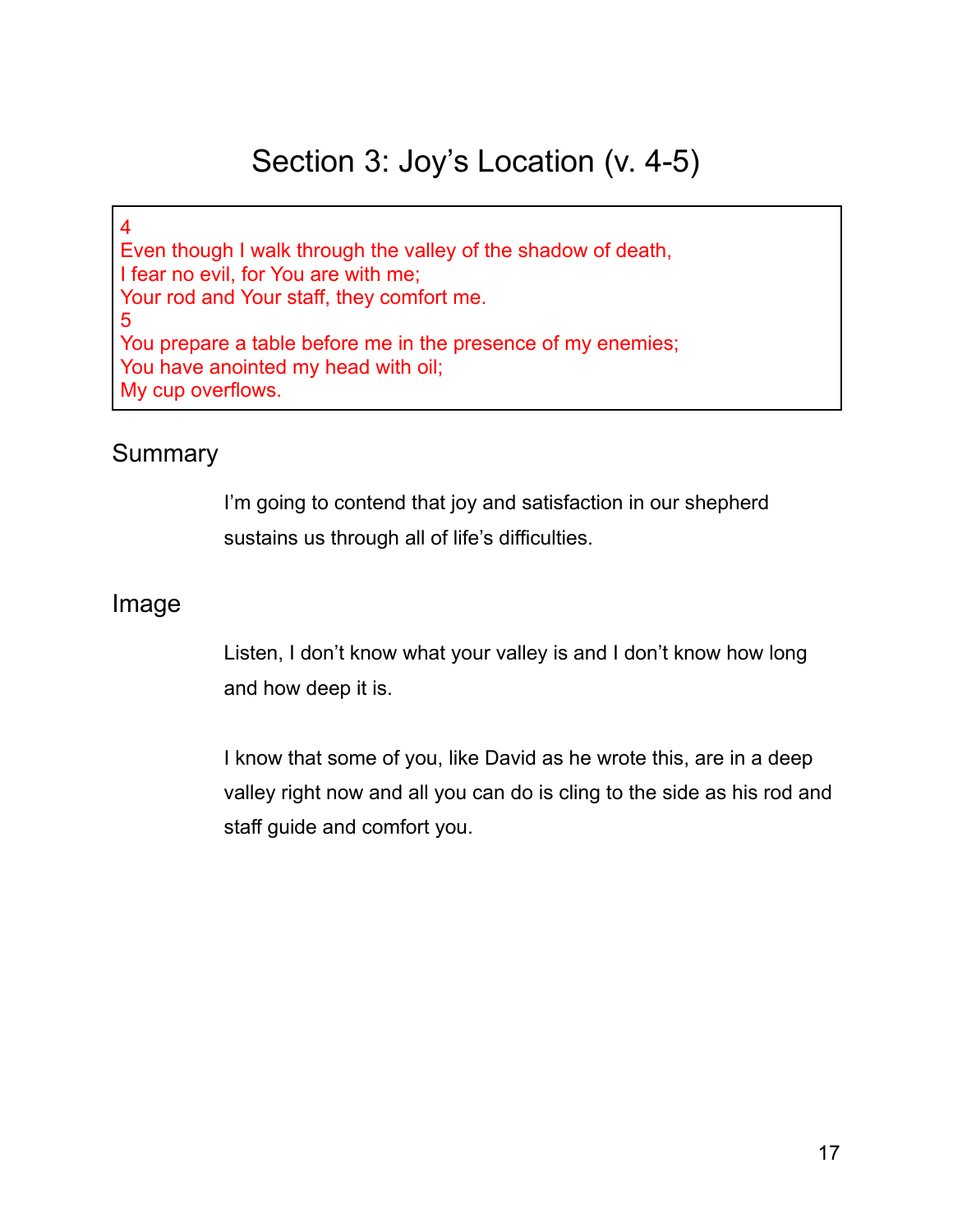I know this about David's life… It was full of ups and downs.

From being anointed to being hunted.

From being king to losing a child as a result of sin.

From defeating the Philistines to having his son attempt to usurp the throne.

David understood this valley and he knew the only protection was in the shepherd.

### Application

One lesson we can take from this is that Jesus is not a fair weather shepherd.

He is in the valley guiding you on. He is there to guide and comfort no matter the circumstances.

Another lesson we can take from this is that our joy and satisfaction in our shepherd can take us to some very uncomfortable places.

Life isn't all green pastures and quiet waters. Often in his path he takes us through places we don't want to go.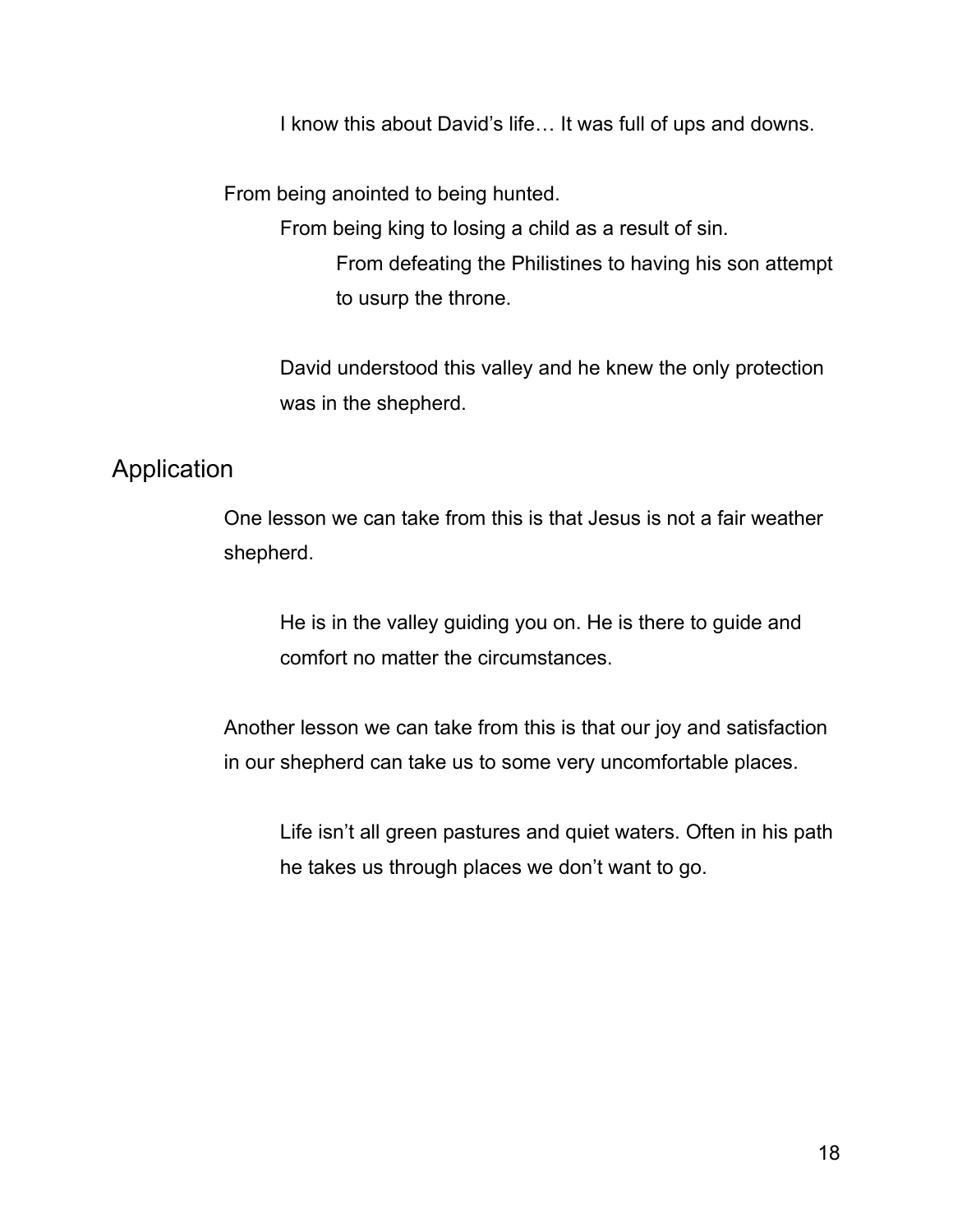## **Transition**

Yet even in these dark valleys where danger lurks he provides rest and rejuvenation.

> I don't know about you… but I like food. But if I'm surrounded by enemies on all sides it's not the first thing on my mind.

> Yet here in the valley, God is so in control that he invites us to enter his rest and enjoy his meal.

Not only does he provide a meal, but this is a banquet!

The anointing of oil is a symbolic expression made by the host of a banquet that they have great joy in their guests.

> The cup of wine at these banquets is designed to be passed around to cheer the guests.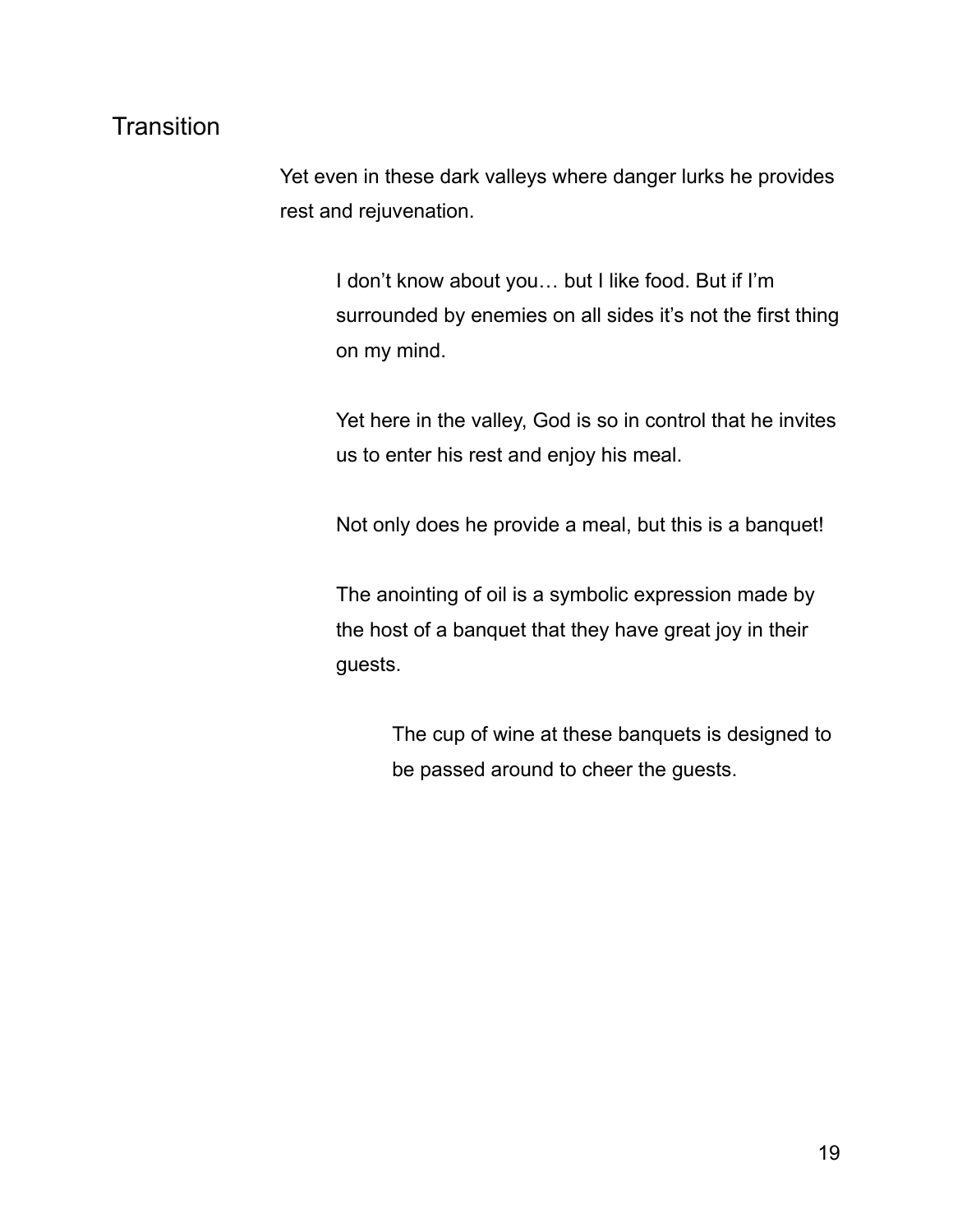## Application

I find it fascinating that God finds joy in you even in your trials.

All through this journey he has never once forsaken us or led us astray. Even in the hardest times he blesses us with rest and finds joy in our company for His name's sake.

So, if our foundation of joy and satisfaction is in our shepherd, that shepherd will lead us where we must go, even in the darkest places he is there to provide joy and comfort…

Now let's look at the final piece of this beautiful passage as we see joy's promise.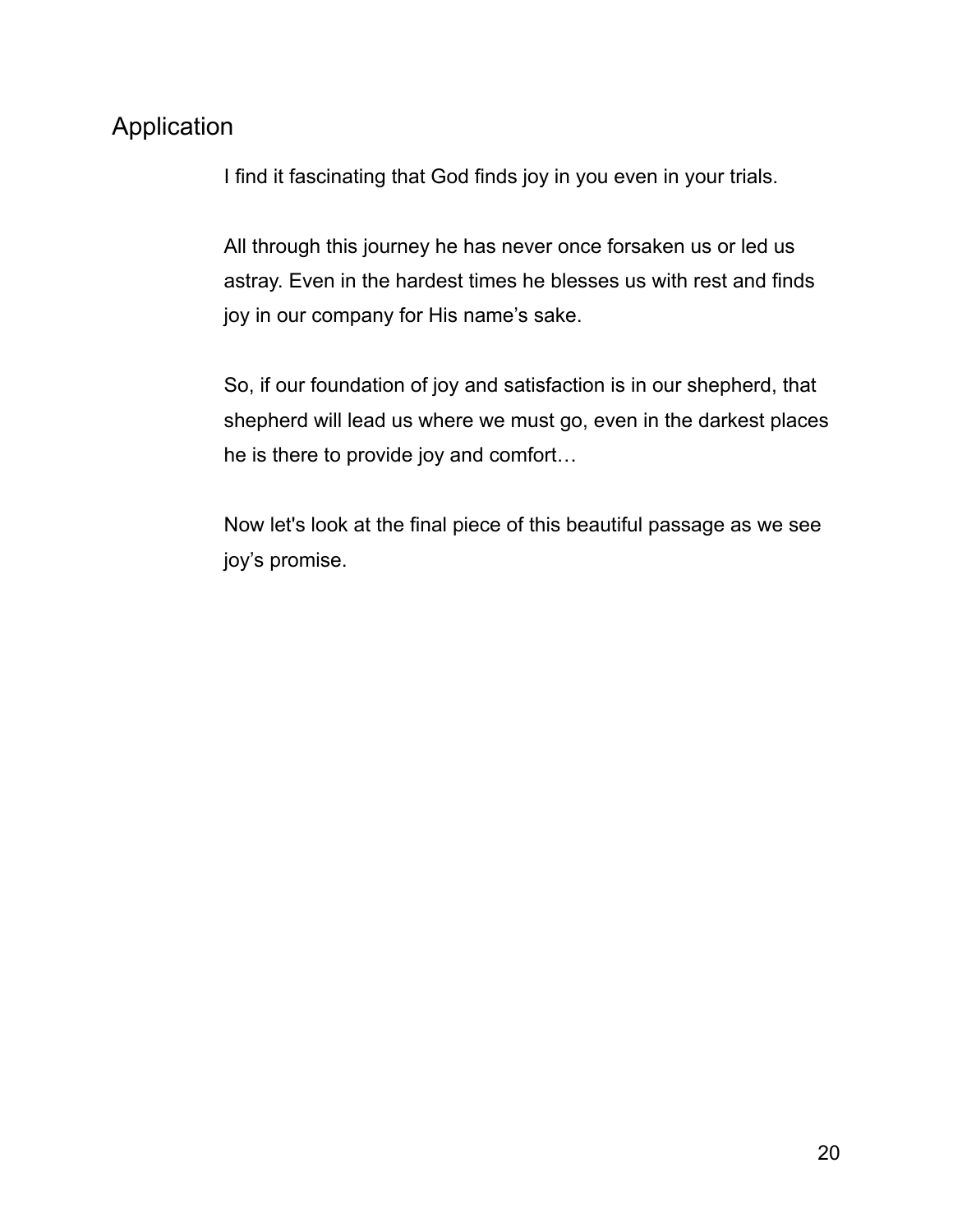## Section 4: Joy's Promise (v. 6)

6

Surely goodness and lovingkindness will follow me all the days of my life, And I will dwell in the house of the Lord forever.

## Summary

Joy endures through the promise of His salvation.

### Image

Notice here that David didn't proclaim that he broke forth from the valley of the shadow of death and found himself free and prosperous.

David's enemies had followed him, perhaps they were even now following him and might follow him again.

But these things did not move him while he knew that goodness and mercy should follow him all the days of his life.

David's hope in his shepherd even went beyond the dark valleys of this life… it extended past this life and into eternity as he considered God's promise of salvation.